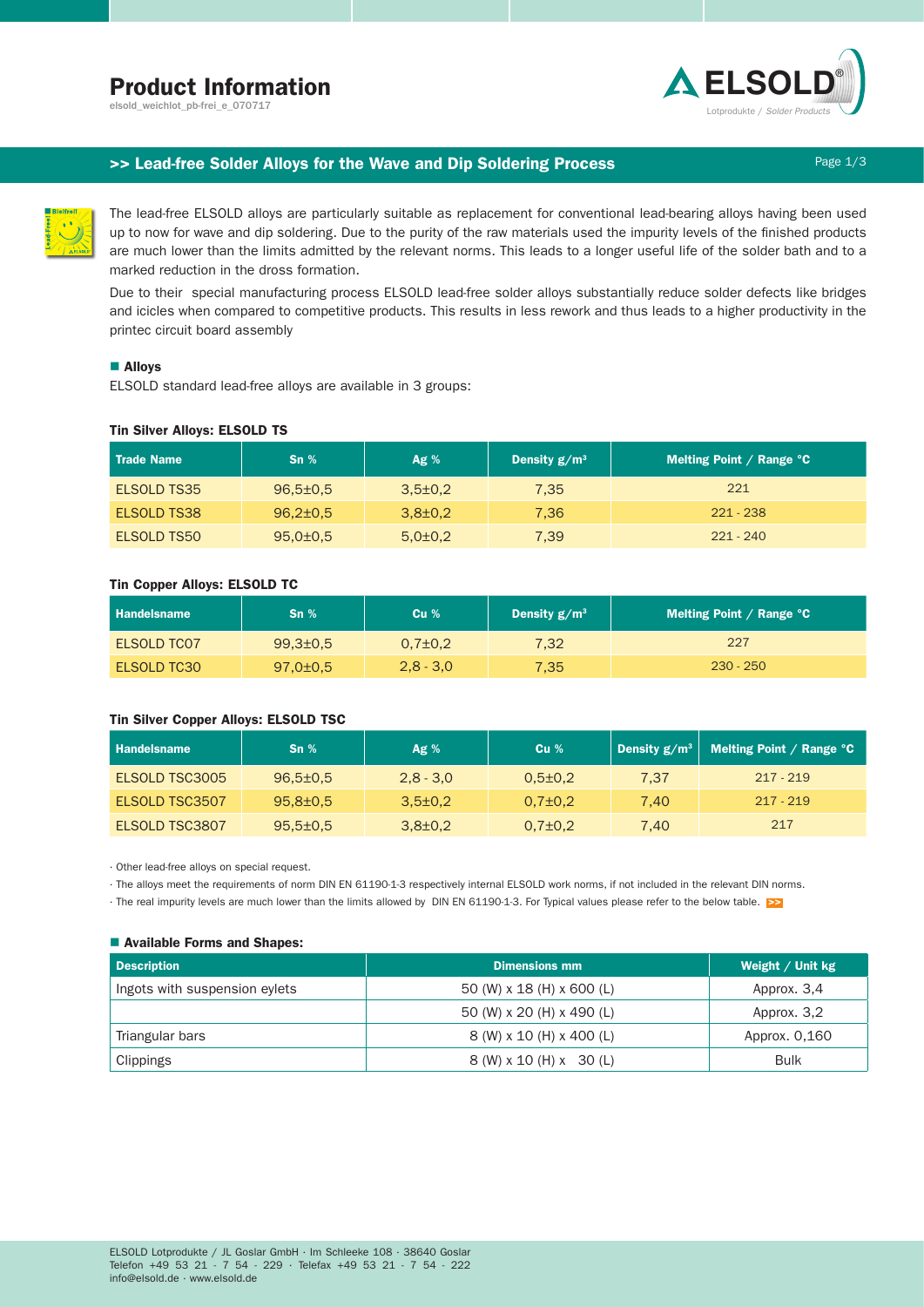# Product Information

elsold\_weichlot\_pb-frei\_e\_070717



## >> Lead-free Solder Alloys for the Wave and Dip Soldering Process Page 2/3

## ■ Impurities of Lead-free Solder Alloys

| <b>Element</b> | <b>Maximum per</b><br><b>DIN EN</b><br>61190-1-3 (%)     | <b>Typical level</b><br>as supplied by<br>ELSOLD (%) | Level<br>recommended<br>for<br>replenishing or<br>replacement<br>(%) | <b>Critical Level</b><br>(%) | <b>Comments</b>                                                                                                                                                                                                                                                              |
|----------------|----------------------------------------------------------|------------------------------------------------------|----------------------------------------------------------------------|------------------------------|------------------------------------------------------------------------------------------------------------------------------------------------------------------------------------------------------------------------------------------------------------------------------|
| Sn             | <b>Nominal Content</b><br>± 0,5%                         | <b>Nominal Content</b>                               | $-$ / $-$                                                            | $-$ / $-$                    |                                                                                                                                                                                                                                                                              |
| Ag             | Nominal content<br>$± 0,2$ or 0,05<br>for Ag-free alloys | Nominal content<br>or 0,005 for Ag-<br>free alloys   | $-$ / $-$                                                            | $-$ / $-$                    | Silver does not affect the characteristics of<br>the solder up to approximately 2%. Beyond<br>this leavel the solder surface becomes<br>grainy and rougher.                                                                                                                  |
| Cu             | ± 0,2 or 0,08 for or 0,006 for Cu-<br>Cu-free alloys     | Nominal content Nominal content,<br>free alloys      | 0,9                                                                  | 1,1                          | Cu leaching from the board surfaces and<br>component leads increases the copper<br>concentration. Replenishing with SnAg<br>or Sn99.9 is recommended over 0,9%.<br>Some processes may run with<br>higher<br>Cu concentrations, however, at higher<br>temperatures.           |
| <b>Pb</b>      | 0,10                                                     | 0.05                                                 | 0,1                                                                  | 0,1                          | RoHS Limit is 0,1%. Soldering problems<br>(formation of low-melting PbBi phases)<br>should not normally occur under 0,3% lead<br>content.                                                                                                                                    |
| Zn             | 0,003                                                    | 0,0008                                               | 0,002                                                                | 0,004                        | Zinc is generally accepted as cause of<br>bridges and icicles. From 0,004% up grainy<br>appearance and $-$ in the worst case $-$ a<br>reduction of mechanical stability can occur.                                                                                           |
| C <sub>d</sub> | 0,002                                                    | 0,0002                                               | 0,003                                                                | 0,005                        | Cd causes bridges and icicles.                                                                                                                                                                                                                                               |
| Sb             | 0,05                                                     | 0,015                                                | 0,1                                                                  | 0,2                          | Possibly negative effect on spreading of<br>solder.                                                                                                                                                                                                                          |
| As             | 0,03                                                     | 0,005                                                | 0,03                                                                 | 0,06                         | Arsenic can have a negative impact on<br>wettability from approximately 0,03% up.                                                                                                                                                                                            |
| Fe             | 0,02                                                     | 0,003                                                | 0,03                                                                 | 0,04                         | Grainy appearance of the solder surface is<br>possible from Fe concentrations of 0,03%<br>and more.                                                                                                                                                                          |
| Bi             | 0,1                                                      | 0,004                                                | 0,2                                                                  | 0,4                          | In low concentration levels Bi has a positive<br>influence on the solderability and fatigue<br>behaviour. In the transition phase to lead-<br>free alloys, however, care has to be taken<br>since even small concentrations in the<br>solder may lead to low-melting phases. |
| AI             | 0,005                                                    | 0,0002                                               | 0,002                                                                | 0,005                        | Even small concentrations can increase the<br>dross formation.                                                                                                                                                                                                               |
| Ni             | 0,01                                                     | 0,001                                                | 0,03                                                                 | 0,05                         | High concentrations can increase the dross<br>formation.                                                                                                                                                                                                                     |
| In             | 0,01                                                     | 0,004                                                | $-$ / $-$                                                            | $-$ / $-$                    | Negative effects are not known.                                                                                                                                                                                                                                              |
| Au             | 0,05                                                     | 0,0005                                               | 0,08                                                                 | 0,01                         | The solder viscosity increases from gold<br>concentrations of 0,1% and higher. The<br>solder joints become dull.                                                                                                                                                             |